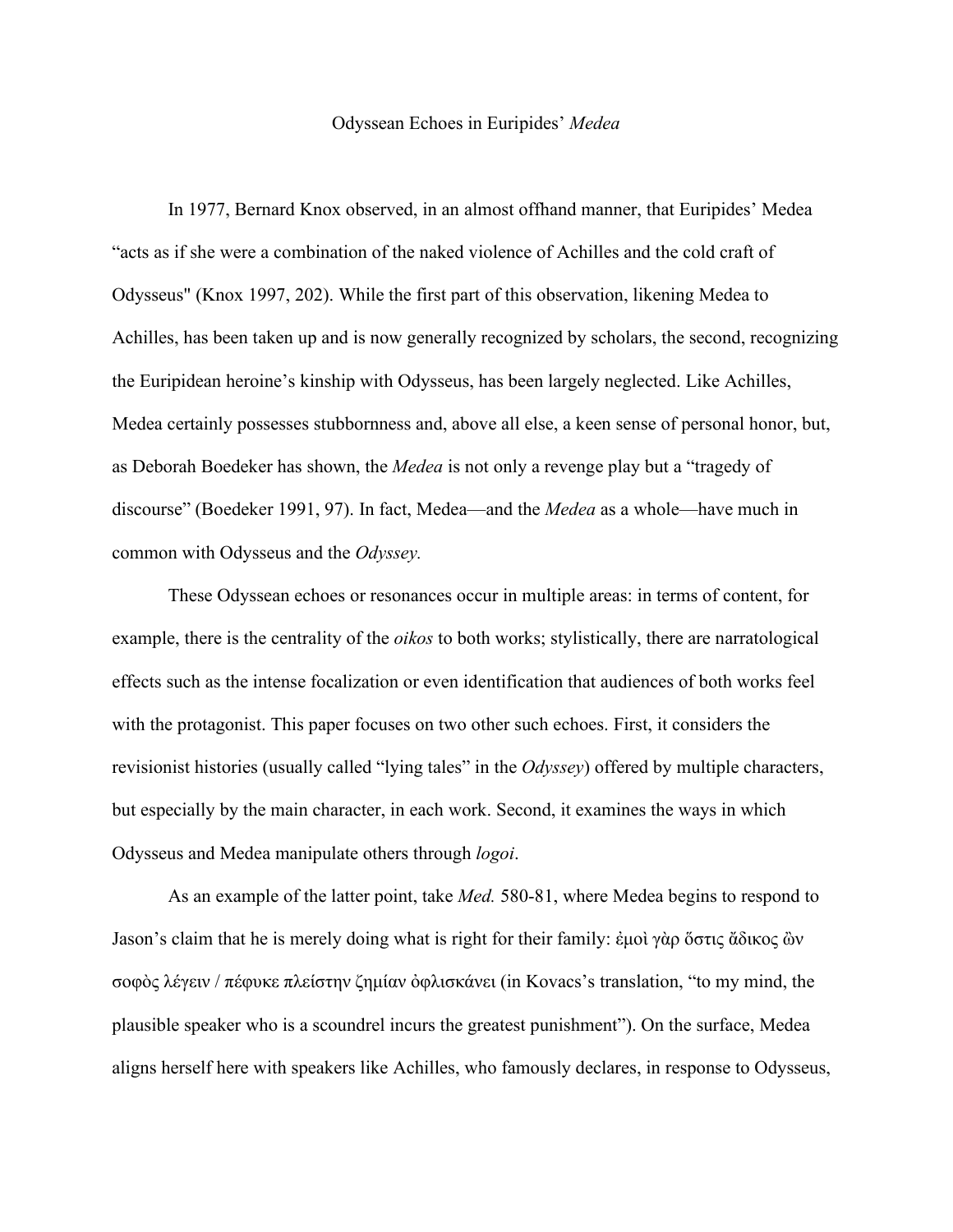that whoever hides one thing in his mind but says another is as hateful to him as the gates of Hades (*Il.* 9.312-13). Like Achilles removed from the Greek army, Medea declares that her opinion—her honesty—removes her from most mortals (l. 579). Complicating this picture, however, is the fact that Medea is herself a clever speaker (σοφὸς, or in this case σοφὴ λέγειν), as Jason has just affirmed at line 540; moreover, the audience has already seen Medea play on the sympathies both of the Chorus and Creon, gaining from them a vow of silence and a day to carry out her plan. Medea is, then, adopting the rhetoric of frankness and honesty while nevertheless using rhetorical skill to achieve her aim, a tactic previously used to great effect by Odysseus (especially in the second half of the *Odyssey*; see Emlyn-Jones 1986, Bouxsein 2017). Her *agon* with Jason allows the audience to see clearly that, despite the fact that Jason insists that he is a skilled and even-handed speaker while Medea presents herself as frank in her anger, it is Medea who has learned from the *Odyssey*, not Jason.

Ultimately, reading the *Medea* in juxtaposition with the *Odyssey* (a text with which the playwright will have been intimately familiar and with which he could have expected his audience to be similarly familiar) offers a counterpoint to those who, like Knox, have emphasized Medea's kinship with Achilles and confirms the readings of scholars like Boedeker who have emphasized the power of Medea's *logoi*. More than that, however, reading these texts together sheds new light on a possible inspiration for one of the most powerful and enigmatic characters in classical literature.

## Bibliography

Boedeker, D. 1991. "Euripides' *Medea* and the Vanity of *Logoi*." *CP* 86: 95-112. Bongie, E.B. 1977. "Heroic Elements in the *Medea* of Euripides." *TAPA* 107: 27-56.